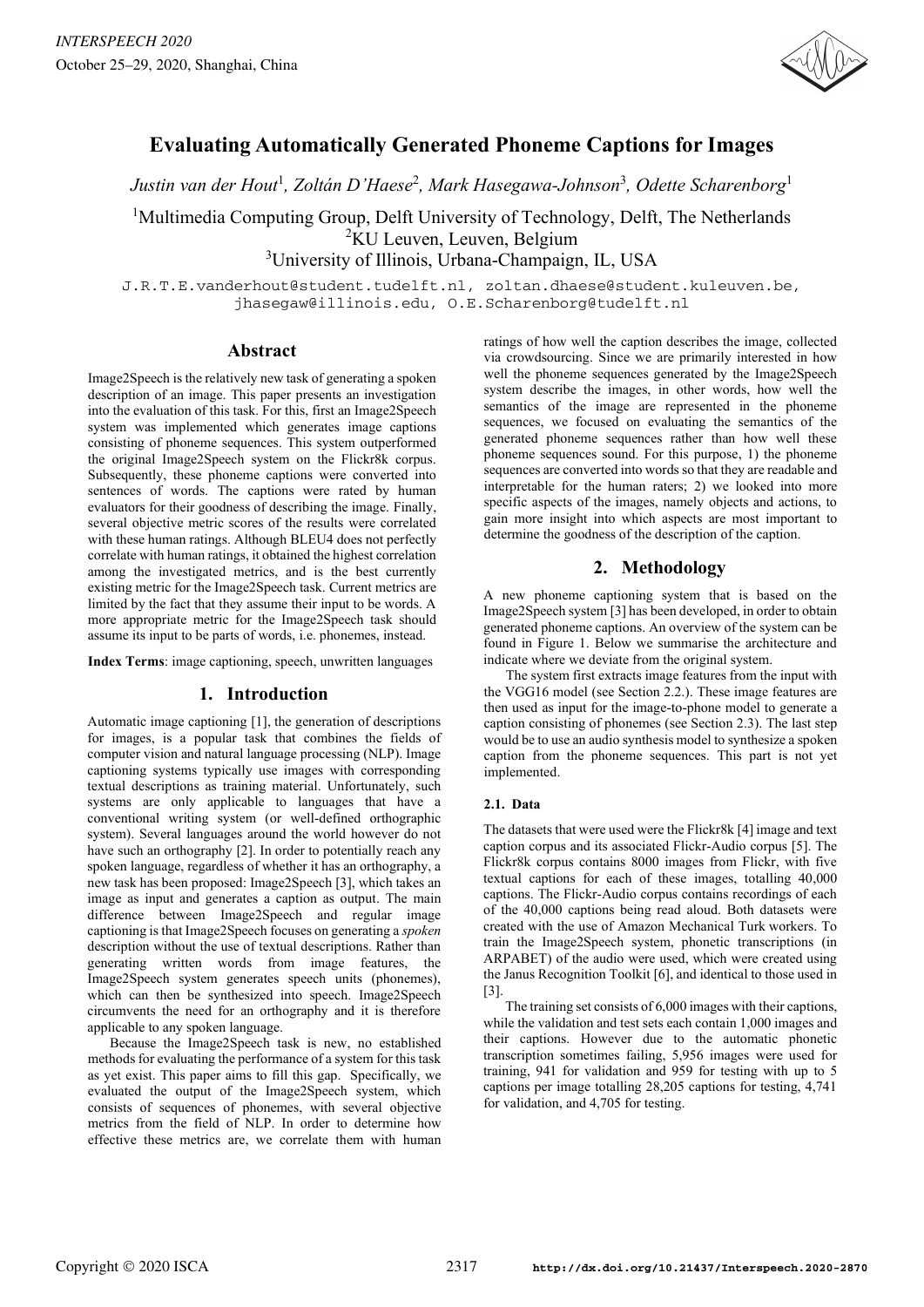

#### **2.2. Image Features**

In order to train a model that uses images as input and generates a sequence of phonemes describing the image as output, image features are required that can capture the most important elements of an image. We use VGG16 which is a convolutional neural network model developed by Simonyan and Zisserman [7]. This network, consisting of 13 convolutional layers and 2 fully connected layers, has been trained on ImageNet [8] which is a dataset that consists of over 14,000,000 images for roughly 22,000 nouns that come from WordNet [9]. In order to obtain image features from VGG16, the network has been cut off at the last convolutional layer. The size of this layer is  $14\times14\times512$ , or 196 sequential feature vectors of dimension 512, with every feature vector representing a 40×40 window of the original 224×224 image.

#### **2.3. Image-to-phone model**

XNMT (The eXtensible Neural Machine Translation Toolkit) [10] has been used to train the image-to-phone model. XNMT is a neural network-based toolkit that is specialized in machine translation and general sequence-to-sequence modelling. The image-to-phone model is a sequence-to-sequence model, which is why the image features are represented as a sequence.

The model is trained using the sequential image features as input and phonemic transcriptions of its captions as labels/output. While up to 5 captions per image are available, XNMT does not have an inbuilt functionality that can take multiple captions into consideration during training. Instead every image is paired up once with each of its captions, resulting in 5 training data points for an image that has 5 captions. The image-to-phone model has 3 main components: an encoder, an attender, and a decoder. The encoder uses a pyramidal LSTM (implemented with XNMT's PyramidalLSTMSeqTransducer) with 3 layers and a hidden dimension of 128. The attender uses a multi-layer perceptron (XNMT's MlpAttender) with a state dimension of 512 and a hidden dimension of 128. The decoder is implemented with XNMT's autoregressive-decoder which uses a one-directional LSTM with 3 layers and a hidden dimension of 512, and a multi-layer perceptron with a hidden dimension of 1024 as a layer of transformation between the LSTM and a final softmax layer. XNMT's default loss function was used which calculated the maximum likelihood loss. The main changes from the original system's architecture [3] are an increase of the encoder layers from 1 to 3 and an increase of the attender state dimension from 128 to 512.

#### **2.4. Evaluation metrics**

The original Image2Speech model was evaluated using BLEU4 scores and phoneme error rate (PER). In addition to these, we consider three other metrics which have all been developed for the evaluation of NLP-related tasks:

**BLEU** [11] (bilingual evaluation understudy) is a popular metric for machine translation. It makes use of a modified precision, which is calculated by counting the number of n-grams in the hypothesis that can be matched in any of the references and dividing it by the total number of ngrams in the hypothesis. There are different BLEU scores depending on the highest order n-gram used. For example, BLEU4 uses n-grams up to  $n = 4$  and is the most widely used BLEU metric. This metric was used to determine the performance of the image to speech system created by Hasegawa-Johnson et al. [3]. However they computed BLEU scores separately for every reference and averaged over all of them instead of computing a BLEU score for every candidate. To be fair in our comparison, we compute the BLEU score using both methods.

- **PER** [12] is calculated by summing each inserted, deleted or substituted phoneme in the output compared to the reference, divided by the total number of phonemes in the reference transcription.
- **CIDEr** [15] (Consensus-based Image Description Evaluation) is a metric intended to be used for automatic image captioning. It computes the similarity of a sentence with a set of multiple reference sentences. It uses Term Frequency Inverse Document Frequency (TF-IDF) to give lower weights to n-grams that appear frequently in the corpus. It then computes a CIDEr\_n score which is the average cosine similarity between the hypothesis and the references for n-gram of size n. The CIDEr score is computed by taking the average of CIDEr\_1 to CIDEr\_4.
- **METEOR** [13] (Metric for Evaluation of Translation with Explicit ORdering) is another popular metric for machine translation. It creates an alignment between the candidate and reference sequences, by cutting the hypothesis into chunks. Then the harmonic mean of the precision and recall is calculated, with recall weighing more than the precision. The final score is computed by discounting the harmonic mean for the number of chunks that were required for the alignment.
- **ROUGE** [14] (Recall-Oriented Understudy for Gisting Evaluation) is a metric intended for machine translation and text summarization. It is similar to BLEU but as the name implies it is more focused on the recall, while BLEU is focused on the precision. This paper use ROUGE-L which is one of several variants of ROUGE and uses the Longest Common Subsequence (LCS). One advantage of using LCS is that there is no need to define an n-gram length, as it automatically uses the longest n-gram possible.

The objective metric scores are computed with nlgeval [16], except for PER<sup>1</sup>.

#### **2.5. Human evaluation**

The effectiveness of these metrics is evaluated by correlating the metrics with human ratings of the captions generated by the Image2Speech system. The human ratings were collected with the use of Amazon's Mechanical Turk (MTurk), for monetary compensation. The Human Intelligence Tasks (HITs) for this experiment have been set up using the output of the iteration that performed best on the BLEU4 metric.

#### *2.5.1. Phonemes to words*

Since crowdsource workers are typically not trained to read ARPABET phoneme sequences, the phoneme sequences are

<sup>1</sup> https://holianh.github.io/portfolio/Cach-tinh-WER/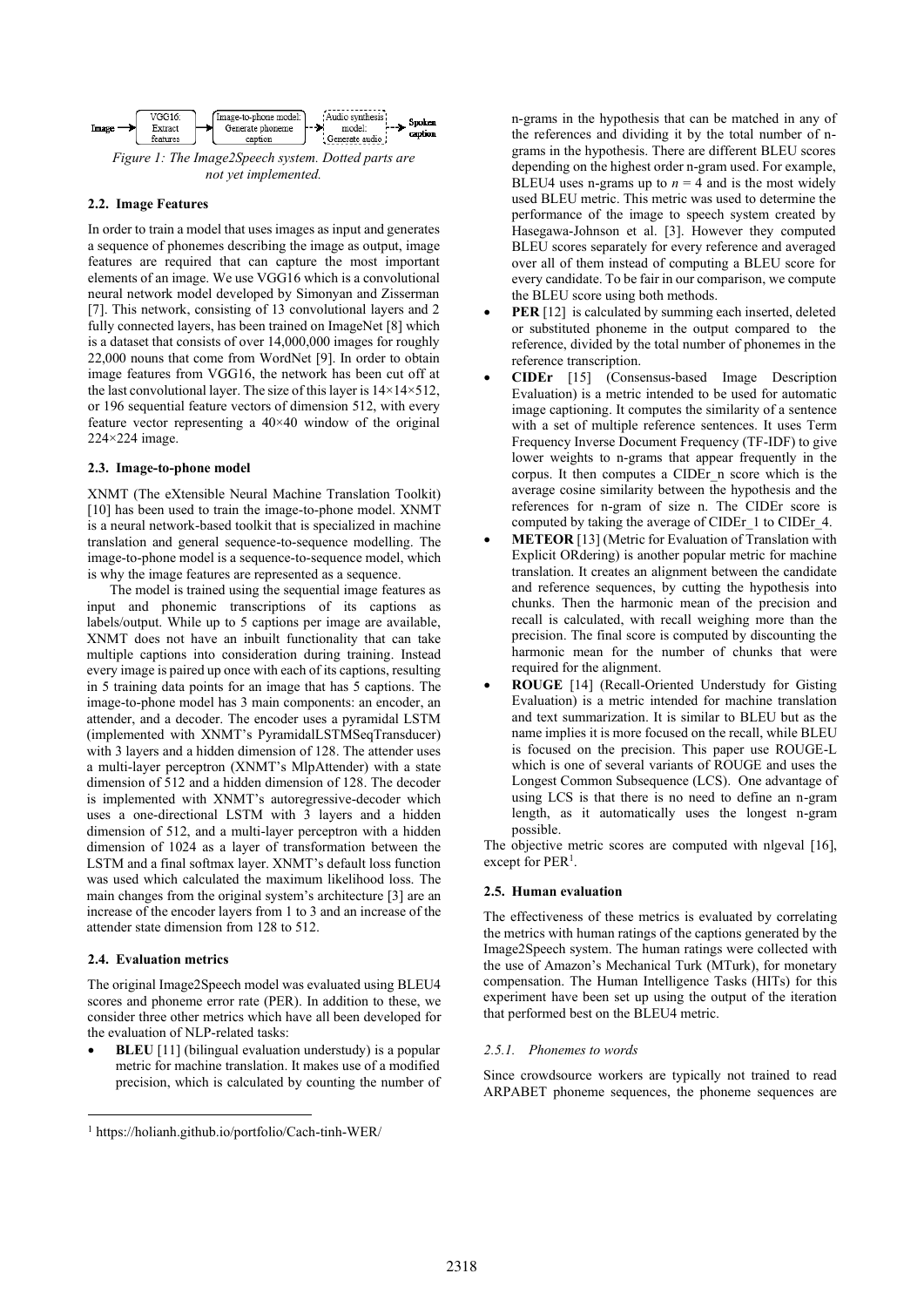first converted into normal sentences of words. As already pointed out by [3], most of the generated phoneme sequences are interpretable as words. This conversion into words was done using a simple weighted finite state transducer (wFST). The wFST is a weighted graph with a circular path for every word where every node in the path represents a phoneme. The weights are exponentially lower for words with more phonemes, in order to prevent larger words that contain smaller words from being ignored. The wFST takes as input the generated phoneme sequence and a lexicon containing the phonetic transcriptions of the words used in the flickr8k dataset. The wFST computes the shortest path through the graph spanned by the lexicon and the generated phoneme sequences, and outputs the words on that shortest path. Because this method does not distinguish between similar sounding words, the output is manually corrected.

#### *2.5.2. Crowdsource evaluation*

The 952 test image/caption pairs were divided into 34 lists of 28 pairs without any overlapping pairs. Additionally, each list contained two control image/caption pairs with made-up captions: one image had a very bad caption and one image had a very good caption, which made for a total of 30 image/caption pairs per list. The control image/caption pairs were used to filter out raters who deviated too much from what was expected, e.g., due to a misunderstanding of the task. Every HIT contained one list of 30 image/caption pairs to be evaluated and every HIT was evaluated by five different evaluators.

We ran three separate experiments. Experiment 1 asked the participants to rate how well a caption described its corresponding image on a scale ranging from 1 (Very bad) to 7 (Very good). Experiments 2 and 3 asked the raters to rate how well the caption described the objects or actions, respectively, in the image on a scale from 1 (Very bad) to 4 (Very good). Prior to taking part in the HIT, the raters were provided with a number of example image/caption pairs from both ends of the rating scale to help them understand how to interpret the scale. Raters were able to evaluate multiple lists and participate in multiple experiment but could not rate a list that they had already evaluated. Raters were compensated with \$0*.*60 for every HIT, which on an hourly basis is roughly equivalent to the minimum wage of Amazon workers.

### **3. Results**

For 952 images of the test set, phoneme captions were successfully generated. Of the 952 captions, 921 captions make a proper sentence, i.e., are fully comprised of words, and contain a subject and verbs. After converting the phonemes into words, the total number of words that was generated (tokens) was 11,060 and the number of unique words (types) was 255, making for a type/token ratio of 0.023. The ground truth, i.e., the textual captions of the corpus has a type/token ratio of 0.020. The output of the Image2speech system thus shows good lexical diversity. Informal comparisons between different versions of the Image2Speech model showed that lexical diversity tended to increase with increasing BLEU4 score as computed by XNMT.

Table 1 shows the results of our implementation of Image2Speech and those of the original model of [3] using the metrics BLEU4 and PER metrics as computed by XNMT and reported in [3]. Please note that these metrics are computed slightly differently from those described in Section 2.4: XNMT does not take multiple references into account. The BLEU4 and PER scores are simply the average score over all image/caption

pairs, rather than over all images. Table 1 shows that our model obtains a better BLEU4 score and a worse PER score compared to Hasegawa-Johnson et al.[3].

Table 1: *Image-to-phoneme model comparison with Hasegawa-Johnson et al. [3]. These scores have been computed using XNMT[10].*

| $\epsilon$ omputeu using zu vin 1710). |      |                                   |  |  |  |
|----------------------------------------|------|-----------------------------------|--|--|--|
| Metric                                 |      | Our Model Hasegawa-Johnson et al. |  |  |  |
|                                        |      | $\overline{131}$                  |  |  |  |
| BLEU4                                  | 15.6 | 13.7                              |  |  |  |
| PER                                    | 864  | 849                               |  |  |  |

#### **3.1. Human evaluation**

The distribution of the results of the human evaluation regarding the overall quality of the captions can be found in Figure 2. The average overall score is  $3.4$  ( $\pm$ 1.3), which would be between "Somewhat bad" and "Neutral". Figure 3 gives an example of a very good caption (left) and a bad caption (right). The results for the evaluations of actions and objects can be found in Figure 4. The average score for how well the actions are described by the captions is 2.1 ( $\pm$ 0.8) and the average score for objects is 2.2  $(\pm 0.7)$ , which in both cases roughly corresponds to "bad" on their scale. The difference in number of object and action ratings is due to more HITs being rejected for the latter.

Actions obtained a moderate to strong Pearson correlation of  $0.57 (p<0.001)$  with the ratings of overall quality and objects obtained a moderate to strong correlation of  $0.63$  ( $p<0.001$ ).



Figure 2: *Distribution of overall ratings obtained from Amazon's Mechanical Turk.*



Figure 3: Examples of a very good and a bad caption. *Left image (rated 6.4) captioned:*

"EY G R UW P AX F S K IY R Z AXR S K IY IX NG D AW N EY S N OW IY HH IH L" *("A group of skiers are skiing down a snowy hill.").* 

*Right image (rated 2.0) captioned:* "EY M AE N IH N EY Y EH L OW SH ER T IH Z S T AE N D IX NG AA N AX S T R IY T" *("A man in a yellow shirt is standing on a street.")*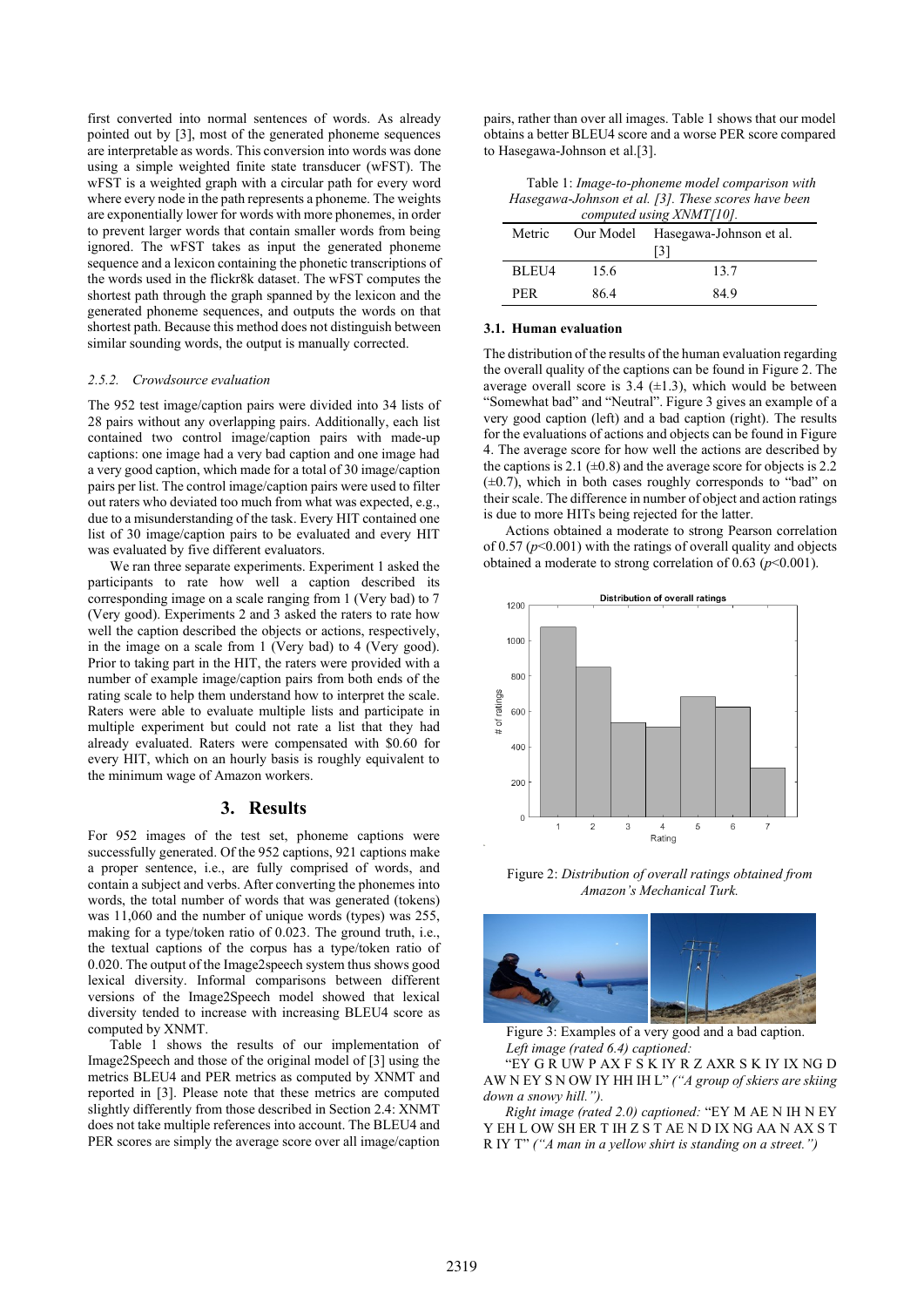

*There are more object ratings due to filtering.*

Table 2: *Average scores of the image-to-phoneme model over 5 iterations computed for different evaluation metrics (higher scores are better except for PER), and their correlations with the human ratings.*

|                   | $\cdots$ |          |                        |                  |  |  |  |
|-------------------|----------|----------|------------------------|------------------|--|--|--|
| Metric            | Score    | r        | <b><i>Tactions</i></b> | <b>T</b> objects |  |  |  |
| <b>MTurk</b>      | 3.40     |          | 0.569                  | 0.627            |  |  |  |
| <b>BLEU1</b>      | 82.6     | 0.155    | 0.214                  | 0.195            |  |  |  |
| BLEU2             | 61.3     | 0.355    | 0.388                  | 0.411            |  |  |  |
| BLEU3             | 46.4     | 0.425    | 0.446                  | 0.486            |  |  |  |
| BLEU4             | 36.1     | 0.435    | 0.449                  | 0.494            |  |  |  |
| BLEU5             | 24.6     | 0.429    | 0.435                  | 0.484            |  |  |  |
| BLEU <sub>6</sub> | 18.2     | 0.410    | 0.406                  | 0.451            |  |  |  |
| BLEU7             | 13.7     | 0.378    | 0.373                  | 0.423            |  |  |  |
| <b>BLEU8</b>      | 9.3      | 0.340    | 0.319                  | 0.376            |  |  |  |
| <b>METEOR</b>     | 29.4     | 0.258    | 0.265                  | 0.322            |  |  |  |
| ROUGE-L           | 49.3     | 0.425    | 0.416                  | 0.485            |  |  |  |
| <b>CIDEr</b>      | 42.4     | 0.272    | 0.305                  | 0.315            |  |  |  |
| <b>PER</b>        | 71.4     | $-0.361$ | $-0.363$               | $-0.381$         |  |  |  |

#### **3.2. Objective metrics**

The results of the image-to-phoneme model in terms of the various objective metrics can be found in Table 2. We correlated the objective metrics with the three human ratings (overall, actions and objects). Table 2 shows the scores (higher scores are better except for PER) and Pearson correlation *r* for every metric  $(p<0.001$  for all metrics).

BLEU4 had the best correlation with the overall ratings, which corresponds to a weak to moderate correlation with the human ratings. BLEU5, BLEU3, ROUGE-L, and BLEU6 showed a weak to moderate correlation. BLEU7, BLEU2, BLEU8, PER, CIDEr, and METEOR only have a weak correlation. BLEU1 barely shows any correlation. The correlations for the action ratings are stronger for most metrics and even more so for the object ratings. In both cases, BLEU4 remains the strongest correlating metric.

## **4. Conclusion and Discussion**

This paper presents an investigation on how to evaluate the relatively new task of generating descriptive speech units, or phonemes, from images, without the use of textual resources.

Human evaluation was obtained through Amazon's Mechanical Turk. Several Natural Language Generation metrics were then compared with the human ratings in order to establish which metric correlates best with human evaluation. The BLEU4 metric obtained the highest correlation with the human ratings, closely followed by BLEU5, BLEU3 and ROUGE-L. This pattern was also found when more specific aspects (i.e., actions and objects) were rated instead of the overall quality of the caption. Correlations between metrics and ratings of specific aspects were generally stronger than between metrics and ratings of overall quality. This may indicate that most metrics are better at evaluating these aspects rather than the overall quality, however it could also be caused by the fact that a 7 point scale was used for the overall ratings, and a 4-point scale for the ratings of actions and objects as this may have changed the behavior of the raters. Note, it is possible that the correlation results are biased towards the BLEU4 metric, however manual inspection of intermediate results indicated that increases in BLEU4 scores generally led to increases in lexical diversity and descriptive accuracy.

It is notable that the metrics with the highest correlation make use of medium length n-grams (i.e., 3-grams, 4-grams, 5 grams and LCS). CIDEr is an exception to this; it is possible that the use of TF-IDF has an adverse effect in this specific situation. Most generated sentences start in a very similar manner (e.g. "A dog", "A man" or "A group of people"). As a result, TF-IDF assigns a lower weight to these phrases, even though they are very important parts of the caption.

A new image-to-phoneme model has been trained on image/caption pairs from the Flickr8k database. Compared to the previous Image2Speech system, the new image-to-phoneme model obtained a better BLEU4 score. Adding more complexity to the model by increasing the hidden dimensions and the number of layers seemed to be beneficial for the task. Nevertheless, the human ratings showed there is still a lot of room for improvement.

Although BLEU4 obtained the highest correlation with human evaluation, it is not a strong correlation and is therefore not a perfect representation of human evaluation. At this moment however, BLEU4 is the best available indicator. Currently there is no metric that is specifically designed to determine the semantic similarity between an image and a sequence of phonemes. Such a metric could make use of ngrams of varying length, since words are made up of varying numbers of phonemes. It is important to note that phonemic unigrams usually do not have much semantic meaning, while higher order n-grams will often capture multiple words or half of two words. For that reason, it might be useful to try to identify which n-grams of phonemes correspond to a word. If that is possible to a sufficient degree, then currently existing metrics (See section 2.4) could be used the way that they were initially intended. Future research could also make use of other languages than English, particularly languages without an orthography for which the Image2Speech task is designed to test the assumption that this task can successfully be applied to unwritten languages.

### **5. Acknowledgements**

The authors thank Markus Müller for creating the phonetic captions of the Flickr8k corpus, and the workers from Amazon Mechanical Turk for evaluating our captions.